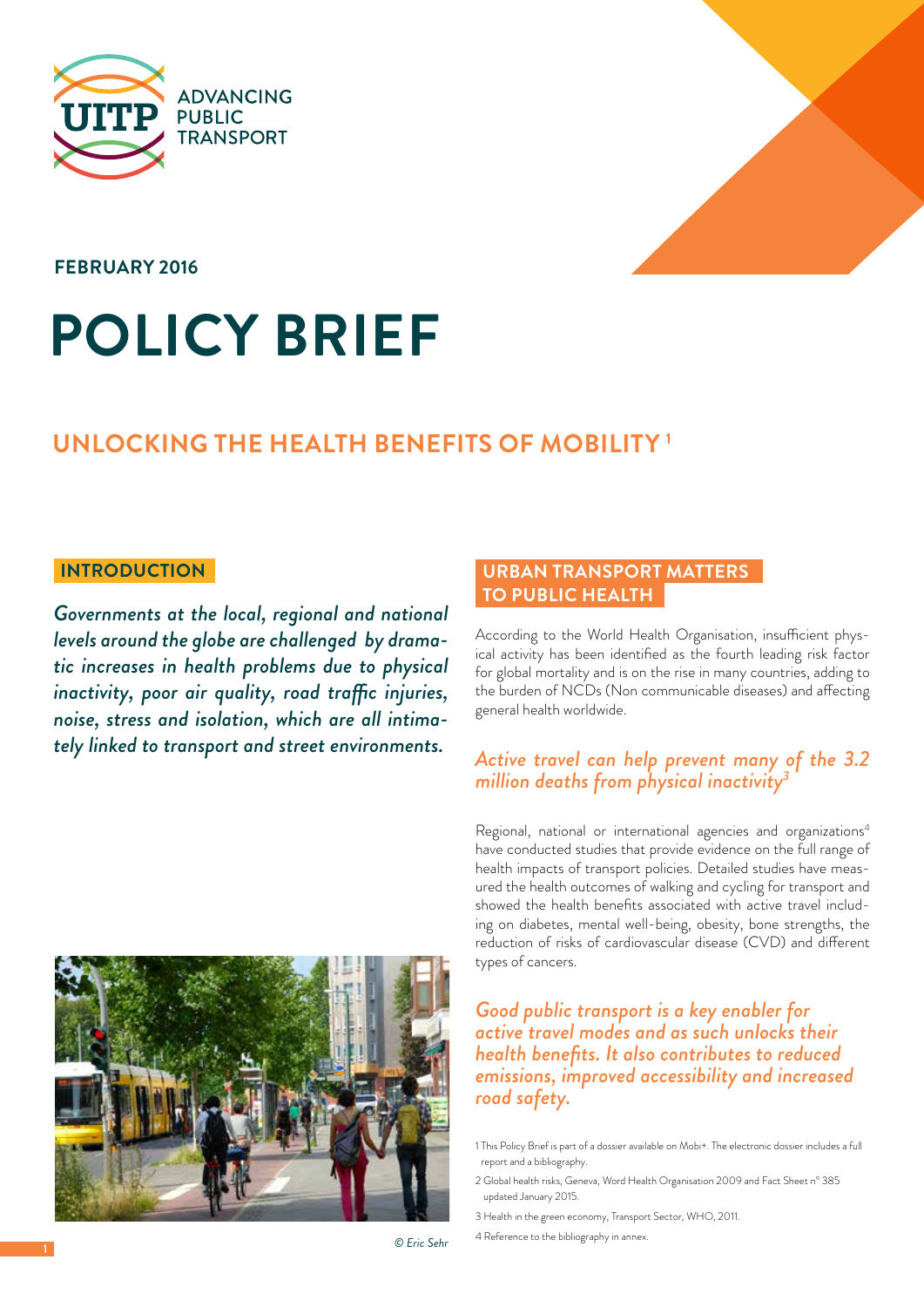#### **THE HEALTH BENEFITS OF ACTIVE TRA Public transport unlocks**

First active travel and public transport are complementary and mutually beneficial, support to one being likely to induce an increase of the modal share of the other in many cases<sup>5</sup>.

*Public Transport has a key role to play in encouraging more active travel, as most public transport journeys involve a walk to and from the public transport stop compared with the much more sedentary experience of travelling by car.* 

Secondly promoting physical activity contributes to the wider (economic) benefits of active mobility on public health.

Thirdly public transport plays a key role in shifting towards more active travel. Promoting greater physical activity helps prevent diseases such as type 2 diabetes, obesity, heart disease and some cancers. This involves enabling sustainable transport policies and an adequate urban planning to deliver these benefits: investments need to be made to make the streets greener, safer and more inviting for pedestrians, cyclists and public users. This is the responsibility of the urban mobility actors, including local authorities, to provide mobility services in cities that contribute to improving the health and quality of life of their residents.

#### **of public transport The wider health benefits**

Efficient and well organised public transport services in cities bring major benefits to the health of citizens by fighting against climate change and creating liveable cities.

Pleasant, green and clean urban environments are not a thing of the past. With more and better public transport cities can cut traffic congestion and both air and noise pollution can be reduced. Public transport also helps to tackle social exclusion and promote urban regeneration. Mobility patterns based around public transport encourage healthier lifestyles and improved levels of road safety. Cities that embrace public transport as the backbone of their transport system can free up vital urban space for recreation and business activities.

*The main benefits of public transport against other modes of transport are measured on air quality, road safety, greater accessibility based on urban regeneration, social inclusion and cohesion, and job's creation and green growth.* 

As the local and urban transport system is critical in helping tackle the major public health challenges cities are facing, UITP calls the actors and stakeholders of the public transport sector to implement the following recommendations.

5 PTEG-A Healthy Relationship: Public health and transport collaboration in local government, February 2015- PTEG former name for Urban Transport Group







*© Dylan Passmore © The Alliance for Biking and Walking*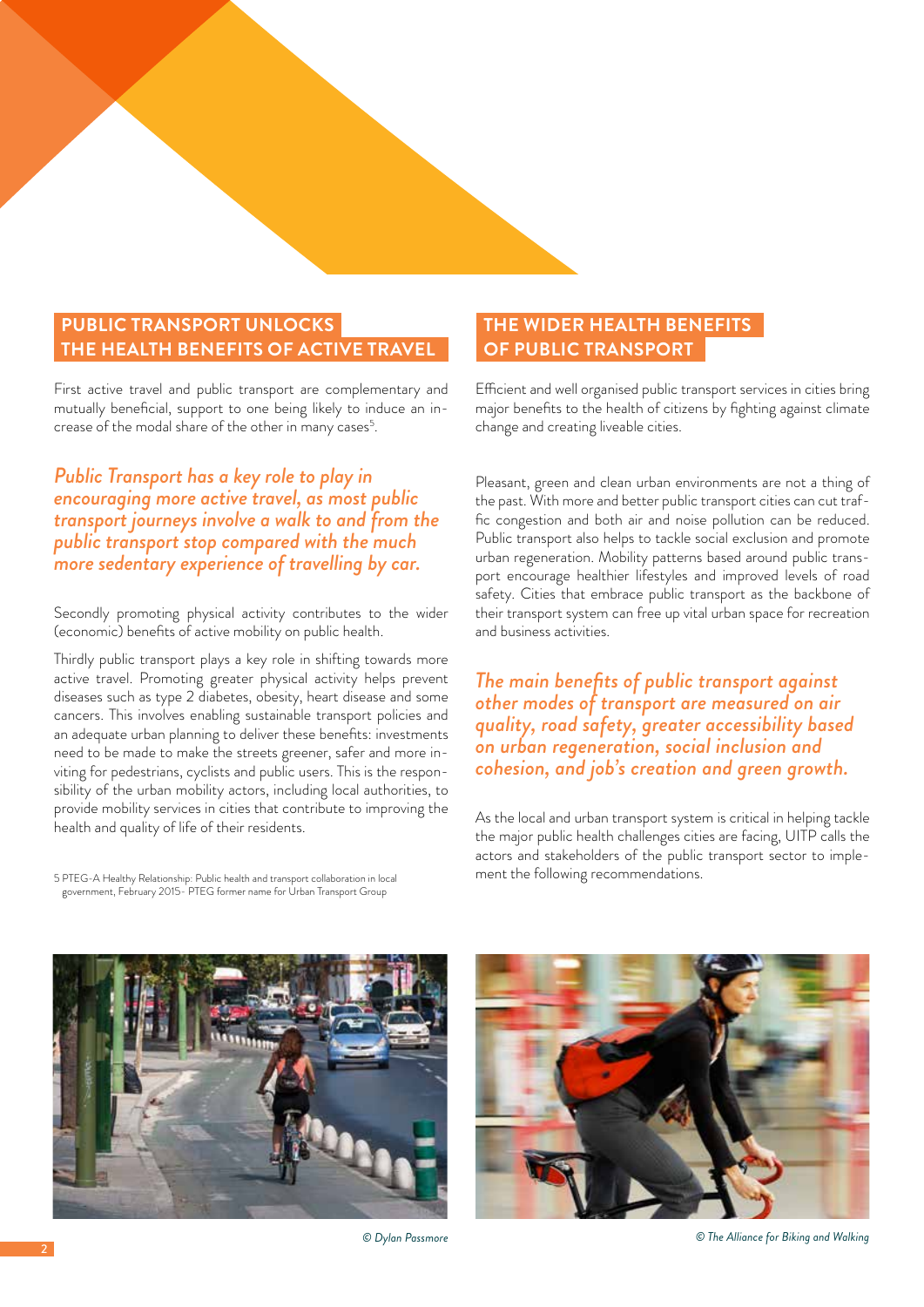#### **recommendations**

**1.** Develop national frameworks providing for integrated health, environment and transport policies to support sustainable and active modes.

The governance scheme should be strengthened to cover all institutional levels. National governments should provide an institutional and legislative framework in order to prompt regional and local authorities to support coordination between integrated health, environment and transport policies.

#### **2.** Rely upon integrated mobility plans to enable an integrated policy approach between health, transport and environment at the local level.

Decision-making for sustainable, healthy urban transport policy depends on the competences of the various authorities acting in the fields of transport, health and environment policies. This implies to adopting integrated and synergic strategies and policies and implementing better coordination between the different stakeholders. This should be done among other things through the integration of health objectives and indicators in integrated mobility plans.

#### **3.** Involving national, regional and local stakeholders: vertical and horizontal integration are necessary to tackle air pollution and its impacts.

Decision-making for sustainable urban transport policy happens at national, regional and local levels. Each country has its own institutional system. However, the efficiency of air quality policies also have to be approached at the International level. Involving all stakeholders implies all actors working together in a collaborative and constructive manner. This involves national authorities, local governments, the transport and health sectors, town planners, the business community and civil society. This requires both vertical integration (from the ministerial level down to the grass roots and community, civil society) and horizontal integration: a coordinated policy approach among the three sectors – transport, health and environment – ideally, through joint meetings.



*© The Alliance for Biking and Walking*

#### **4.** Long term planning for active mobility and sustainable landuse to develop a sustainable city and region.

National policies for sustainable urban transport should influence and support the objectives set for land use, health and environment in order to develop sustainable regions and cities. These policies should be defined in coherence with a long term plan in order to be efficient. Such policies should be consistent as a whole (investments, traffic and mobility management) and consistent with other public policies, such as environment, health, land use and finance.

#### **5.** Assessing progress: benchmarks and indicators.

Effective implementation of urban mobility policies requires an integration with environmental and health objectives. Assessments are important because they underscore policy objectives that have been set, such as reducing air pollution and noise levels, and improving safety and quality of life.

Reliable and robust data form an empirical basis for urban mobility policies. Data are not easily accessible and, as such, make benchmarking difficult. Measuring properly means identifying the main transport-related factors that define quality of life in urban areas. These could include employment availability, safety, accessiblity and urban amenities and services.